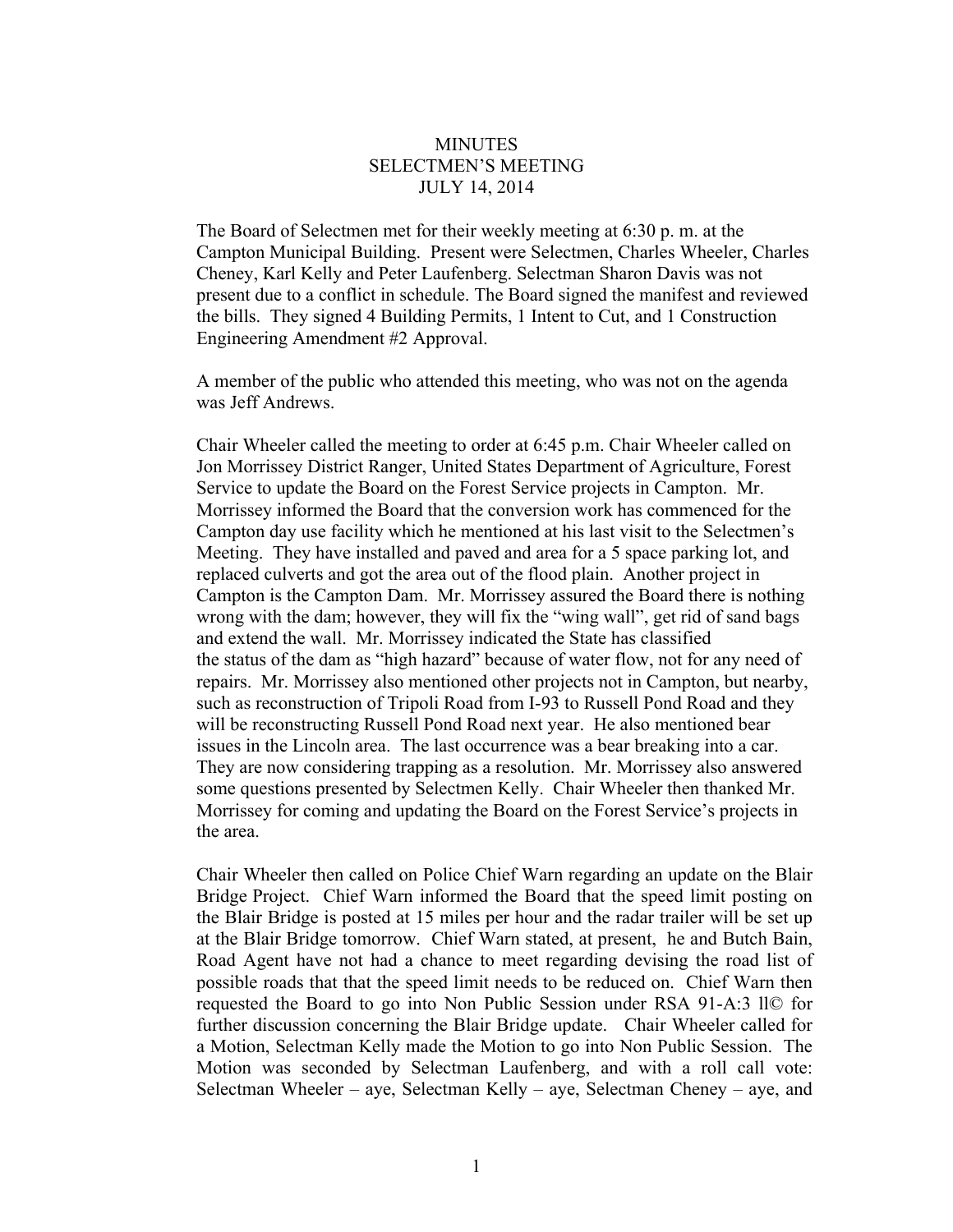Selectman Laufenberg – aye, the Board went into Non Public Session at  $7:02$  p.m. At 7:35 p.m. the Board came out of Non Public Session. A request was made by Chief Warn to seal the Non Public Minutes. Chair Wheeler called for a Motion and the Motion was then made by Selectman Laufenberg to seal the Non Public Minutes. The Motion was seconded by Selectman Kelly and with a roll call vote: Selectman Wheeler – aye, Selectman Cheney – aye, Selectman Kelly – aye and Selectman Laufenberg – aye, the Non Public Minutes were sealed.

Chief Warn informed the Board that specific equipment is now being installed on the new cruiser along with switching over some equipment from the old cruiser to the new cruiser. Chief Warn suggested to the Board to consider keeping the Crown Victoria as a parts vehicle.

Chief Warn cleared up trespassing concerns that the Board had regarding issues Susan Blake addressed in her letter to the Board and discussed by the Selectmen at their meeting on June 30, 2014. Chief Warn did state that the no trespassing signs that were posted on the Blake property were not properly posted and he discussed with the Blakes the proper signage for posting. Chief Warn did state that the Police Department does not patrol trespassers on private property.

At 7:30 p.m. Chair Wheeler continued the meeting by opening the paving bids. The bids received were from Bryant Paving, GMI and R & D Paving. The bids were as follow:

Bryant Paving Bid: Pond Road \$86,764.93, Winterbrook Road \$113,526.94, Beebe River Rd \$78,790.00

GMI Bid: Pond Road \$87,463.36, Winterbrook Road \$114,370.39, Beebe River Rd \$71,834.55. GMI Paving also forwarded their Certificate of Liability Insurance.

R & D Paving, Inc. Bid: Pond Road \$89,287.33, Winterbrook Road \$116,928.46, Beebe River Road \$73,524.40

All the above bids were presented with the same specifications.

The bids came in over budget and Butch Bain suggested that he could work with \$15,000 of the overage in his budget but suggested (at the last Selectmen's Meeting) that the rest come out of the Capital Reserve Road Construction and Reconstruction account. Discussion ensued as to other alternatives because the Board was not in favor of withdrawing from the Capital Reserve account. Selectman Cheney suggested to shim and overlay Winterbrook Road as it would bring down the cost and was adamant it was the way to go. Butch Bain expressed concern that the road would prematurely crumble and with full paving the Town would get twice the longevity. Butch expressed that he felt an obligation to Town residents to do what he felt was the right thing and that being to fully pave the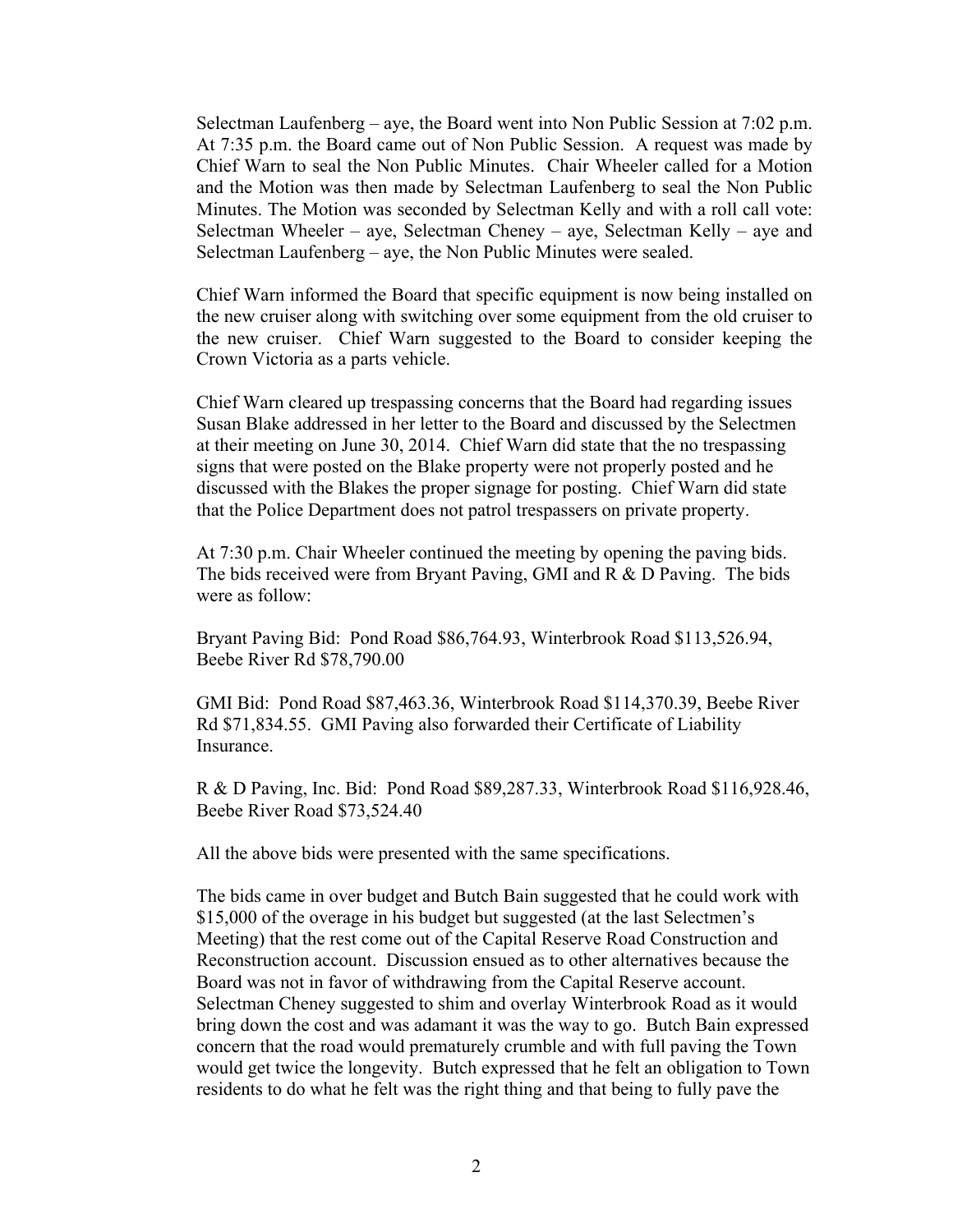road. Selectman Cheney expressed that he would acknowledge to the public, in writing, that he felt shimming and overlay on Winterbrook Road would be the best route to go with rather than full paving. Selectman Cheney expressed that low volume traffic roads are ideal situations for shimming and overlay and further suggested that, at budget time, the roads considered for paving should be reviewed for volume of traffic and then decide on proper paving procedures. Selectman Kelly mentioned possibly shortening the length of paving. After further discussion, the Board concurred that they did not want to withdraw from the Capital Reserve account. The Board then agreed to have Butch Bain contact both GMI and Bryant Paving for pricing on shimming and overlay of Winterbrook Road, as opposed to full paving. The Board agreed (at this time) to accept GMI's bid for Beebe River Road in the amount of \$71,834.55 and Chair Wheeler called for a Motion. Selectman Cheney made the Motion to accept the bid from GMI Paving to pave Beebe River Road in the amount of \$71,834.55. The Motion was seconded by Selectman Kelly and with a roll call vote: Selectman Wheeler – aye, Selectman Kelly – aye, Selectman Cheney – aye and Selectman Laufenberg – aye, the Motion was approved.

Chair Wheeler then called on Jeff Andrews who was present at this meeting. Jeff Andrews suggested that Beebe River Road also be considered for shimming and overlay rather than full paving. Chair Wheeler explained that the Board cannot change the approach of paving the road at this point and time because it was voted on at Town Meeting and Ann Marie explained that it is going through the betterment process, with a bond and if any changes are made, the Town will not get the bond.

Chair Wheeler continued the meeting by calling for a Motion to approve the Minutes of June 30, 2014. Selectman Laufenberg made two revisions and then a Motion was made by Selectman Cheney to approve the revised regular Minutes and to approve the Non Public Minutes as written. The Motion was seconded by Selectman Laufenberg and the revised regular Minutes and Non Public Minutes, as written, were unanimously approved.

Chair Wheeler then called on Ann Marie to review correspondence. Ann Marie indicated that a proposal was received from Sunset Hill Property Services regarding extended outdoor maintenance of the Municipal complex which was reviewed by the Board. After discussion, the Board concurred to continue with Sunset Hill Property Services and approved the extended maintenance proposal.

Ann Marie explained that a Real Estate Transfer Tax Declaration of Consideration needed to be signed by the Board for the real estate transfer of the recently auctioned off property on Goose Hollow Road. The Board signed the Declaration this evening.

Ann Marie indicated that she has not heard from Hannah Joyce, Town Clerk/Tax Collector regarding researching Town Meeting records pertaining the so called